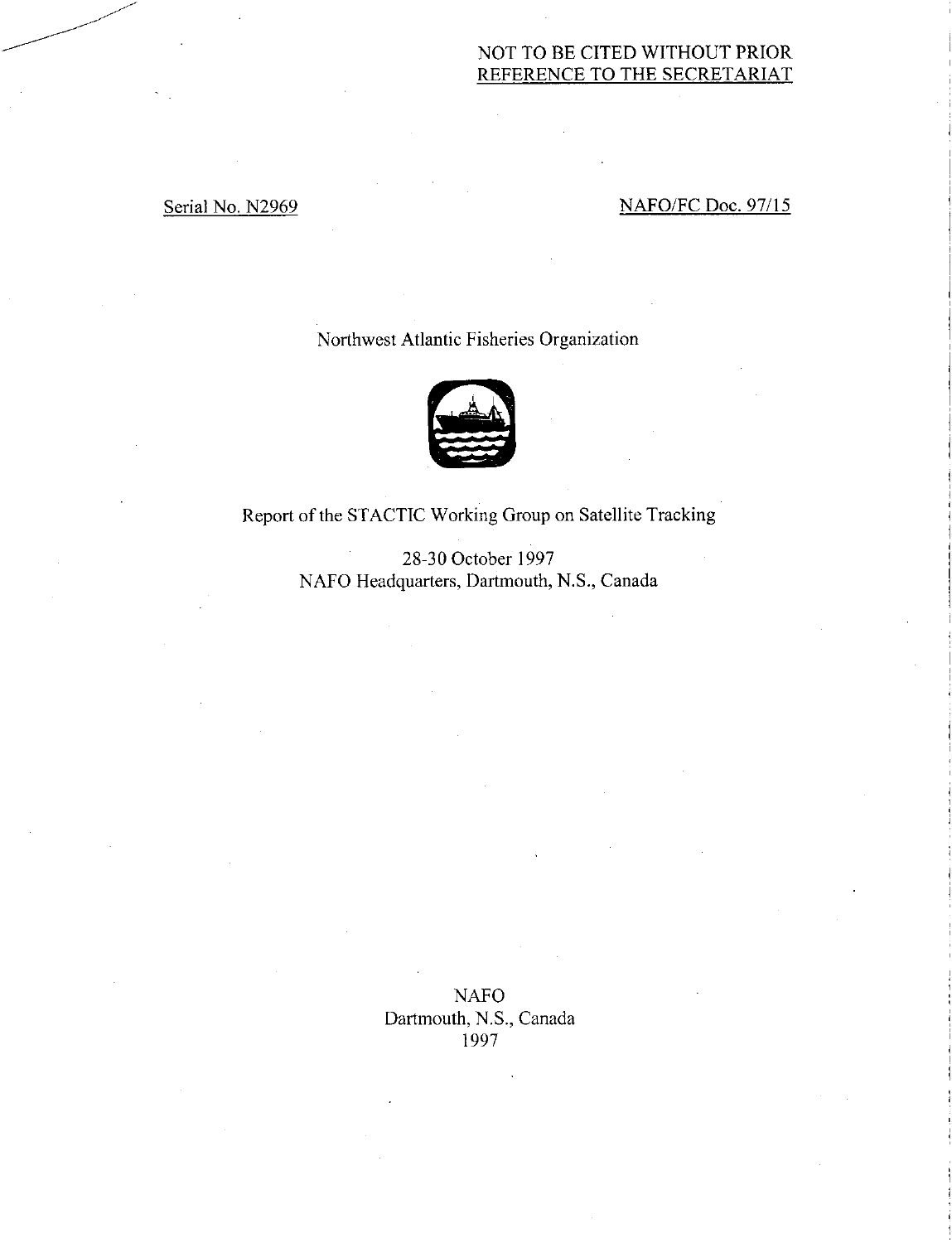# Table of Contents

 $\left\| \cdot \right\|_{1}$ 

| 1.  |                                                                            |              |
|-----|----------------------------------------------------------------------------|--------------|
| 2.  |                                                                            |              |
| 3.  |                                                                            | $\mathbf{3}$ |
| 4.  | Consideration of a hail system that can operate using satellite technology |              |
|     |                                                                            | 3            |
| 5.  | Consideration of hardware and software which should be installed           |              |
|     |                                                                            | 4            |
| 6.  | Consideration of a standardized format for satellite tracking reports      |              |
|     |                                                                            | -5           |
| 7.  | Review of appropriateness of the available data bases with respect to      |              |
|     | vessel positions and hails with a view to improving the data base and      |              |
|     |                                                                            |              |
| 8.  | Costs associated with the implementation of satellite tracking/hails       |              |
|     |                                                                            | 6            |
| 9.  | Recommendations to the Fisheries Commission and General Council            |              |
|     |                                                                            | -6           |
| 10. |                                                                            |              |
| 11. |                                                                            |              |
|     |                                                                            |              |
|     | Annex 2.                                                                   |              |
|     | Annex 3.                                                                   |              |
|     | Example of Formats which would allow for the electronic<br>Annex 4.        |              |
|     | transmission of NAFO hails from Contracting Parties to                     |              |
|     |                                                                            |              |
|     | Annex 5.                                                                   |              |
|     | Standardized File Format for Satellite Tracking Reports at<br>Annex 6.     |              |
|     |                                                                            |              |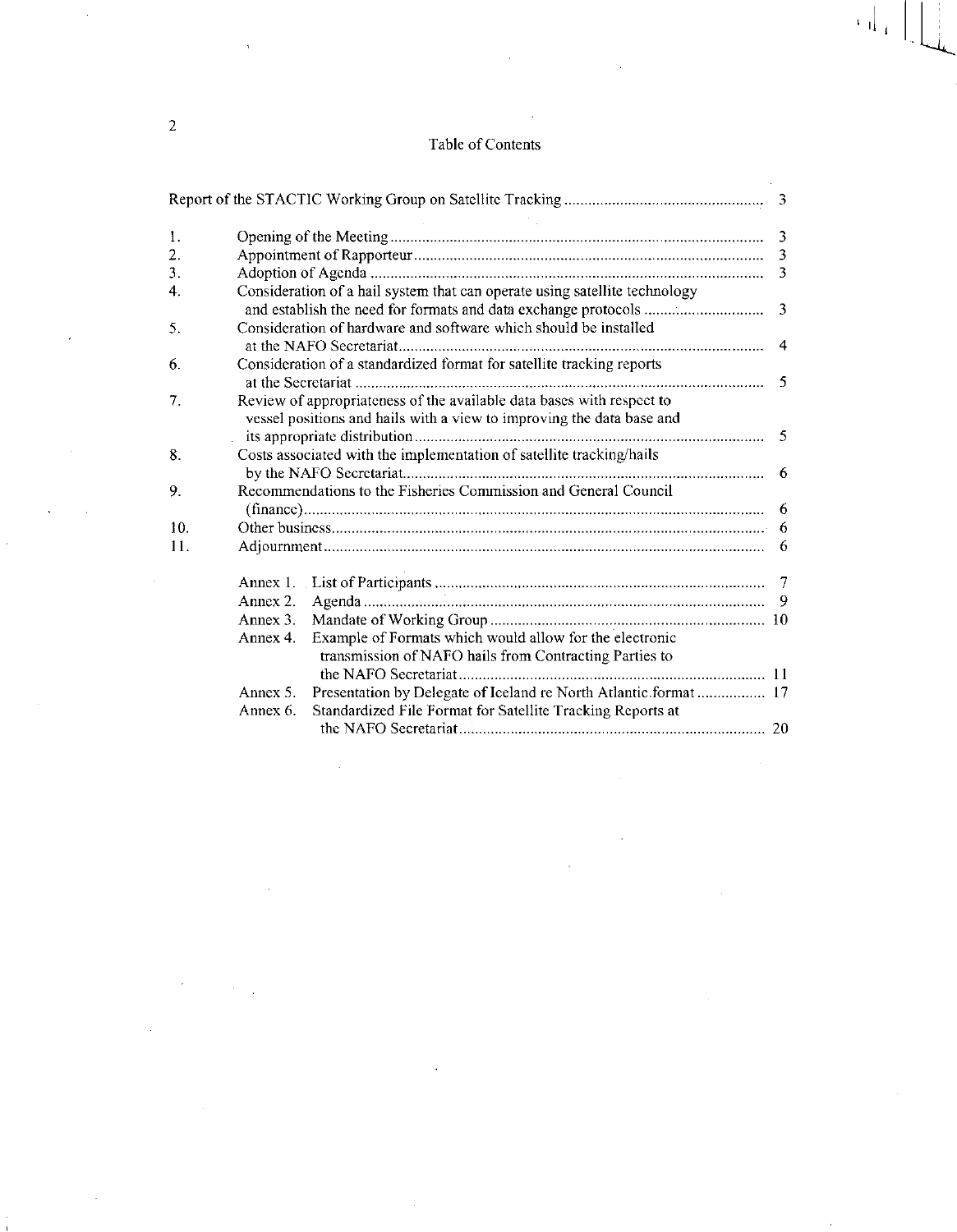# **Report of the STACTIC Working Croup on Satellite Tracking**

### **28-30 October 1997 NAFO Headquarters, Dartmouth, N.S., Canada**

# **1. Opening of the Meeting**

The Executive Secretary opened the Meeting and welcomed the Delegations from Canada, Estonia, European Union, Iceland, Japan, Norway, Russia and United States of America (Annex **1).** He informed that the Chairman of the Working Group, D. Bevan (Canada), could not attend the Meeting and proposed to elect a Chairman.

The delegate from Canada nominated 0. A. Davidsen, delegate from Norway for the Chair, and this nomination was **adopted** by the Working Group.

### **2. Appointment of Rapporteur**

 $\label{eq:2.1} \mathcal{L} = \mathcal{L} \left( \mathcal{L} \right) = \mathcal{L} \left( \mathcal{L} \right)$ Tony Blanchard (Canada) was appointed Rapporteur.

General Resources of the

**SALE** 

 $\mathcal{A}^{\mathcal{A}}$ 

 $\sim 10^{11}$ 

### 3.. , **Adoption of Agenda**

The agenda was discussed and **adopted** with the change of moving item 6 to position 4 and items 4 and 5 ahead respectively (Annex 2).

**4. Consideration of a hail system that can operate using satellite technology and establish the need for formats and data exchange protocols** 

It was **agreed** that the Working Group would evaluate the present hail system and outline a hail system that would fulfil the mandate and provide a sound basis for operations.

The Executive Secretary stated that there had been no changes to the hail system with respect to automation since the April meeting, and that no system was in place to receive satellite data at the NAFO Secretariat. The Executive Secretary also stated that in the future there may be many inspection vessels in the NRA, and there should be agreement on an automatic communication system to be used to communicate hails to. Contracting Parties with an inspection presence. The Secretary added that there should be a connection between the hail system and satellite tracking as outlined in Part VI of the Conservation and Enforcement Measures.

It was **agreed** that the Conservation and Enforcement Measures are important to the discussions of the Working Group, and that the mandate for the group is outlined in FC Working Paper 97/17 (Annex 3).  $\cdots$   $\cdots$ 

. The delegate from.the European Union emphasized the technical nature of the Working Group and that it should discuss the satellite system in terms of the Pilot Project as outlined in Part VI of the NAFO Conservation and Enforcement Measures. It was also stated that the hail system is presently working fine and that the vessel monitoring system is different from the hail system and that the Working Group cannot move outside its' mandate. The Working Group can discuss infrastructure at the Secretariat but cannot provide alternatives to the present hail system.

The delegate from Canada stated that positional information is an addition to hails and that the satellite is the method of transmission. The delegate from Canada gave a presentation on a proposed automatic hail system using satellites in which a contracted service provider would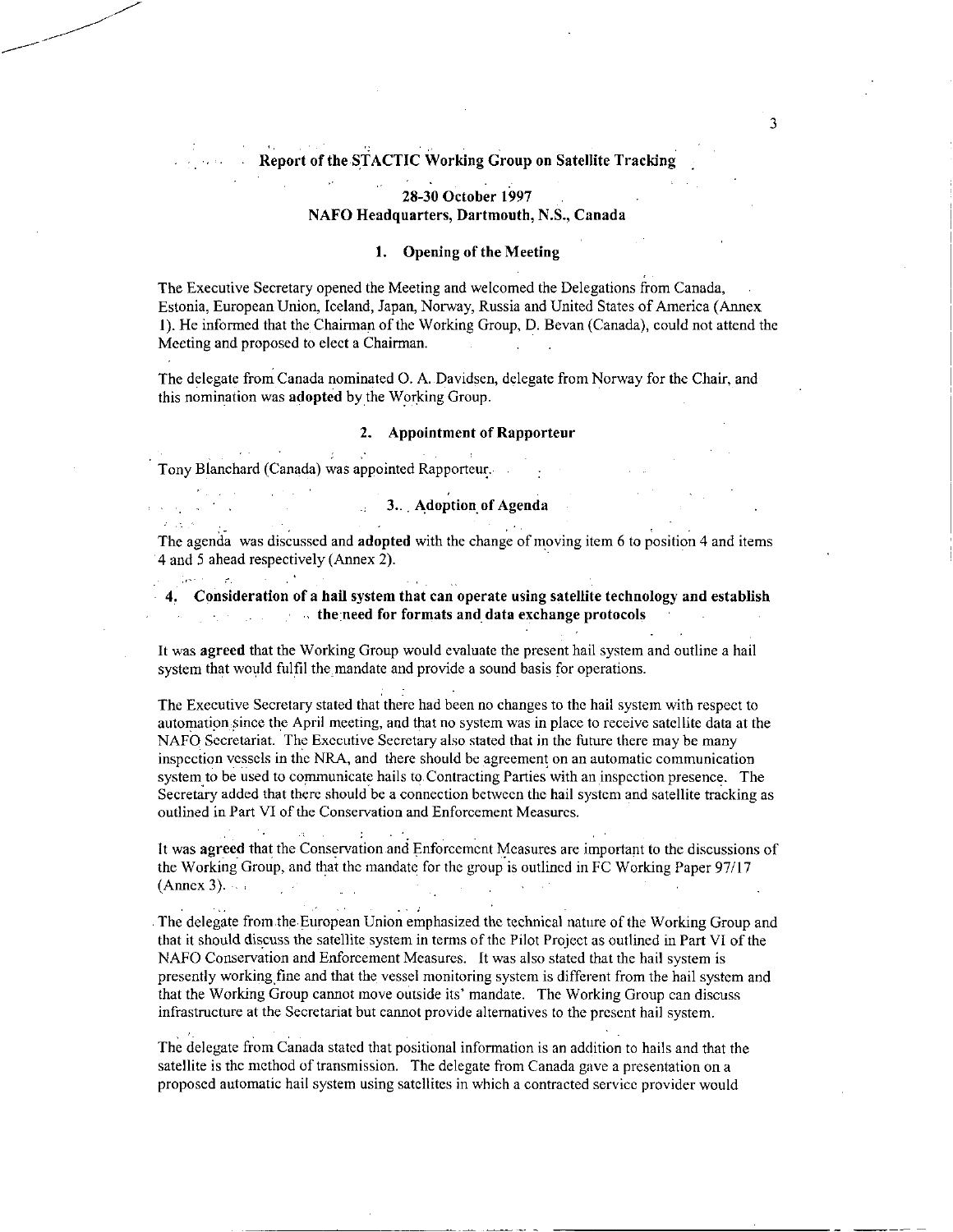receive hails from Contracting Parties in all forms, convert them to a standard protocol and then forward to the Secretariat. After considerable debate it was agreed that this is the model that the Working Group would recommend to the Fisheries Commission. The delegate from the EU entered a reservation on this point. •

It was noted that there are two systems;

- Hail system that uses satellites or not;

- Vessel Monitoring System '

4

Under Agenda item 5, the Working Group considered a hail system that can use satellite technology, with a view to integrate both.

There was a discussion concerning the formats for messages. It was agreed that things should be kept simple and standard formats should be used when forwarding messages to the Executive Secretary.

To address the issue of possible needs for data exchange protocols (item 4 of the Agenda) the Working Group agreed that the best approach would be for the Working Group to try to map the current reporting requirements as per Part III of the conservation and Enforcement Measures into a possible standardized format. For this purpose, the Working Group took the North Atlantic Fisheries Ministers Conference (NAFMC) recommendations of May 1997 as their point of reference (GF/97- 470 circulated to Contracting Parties on 22 September 1997).

The records so produced are attached to the Working Group report. The Working Group took note that the above mentioned record formats are reproduced in the Working Group report only to demonstrate what is possible by applying a format which may be suitable also for automatic processing by the Secretariat (Annex 4).

### 5. Consideration of hardware and software which should be installed at the NAFO Secretariat

The Working Group agreed that there is a need for a minimum network facility at the Secretariat to handle available data. The delegate from Canada noted that the maintenance of a network is not trivial and that there are options that don't require a lot of in house expertise or maintenance contracts: It was agreed that this system should be kept simple and not a large strain on the resources of the Secretariat.

There was discussion about the message transfer agent between Contracting Parties, the Secretariat, and Contracting Parties with an inspection vessel presence . It was agreed that there are a variety of options for message transfer, each with a different degree of security. When choosing the methods of communication, Contracting Parties should keep in mind the level of security required. Currently, the Secretariat sends and receives hails from the EU via X-25 and kermit, and sends hails to Canada via E-mail. The Working Group is confident that the automatic message handling is possible and can be achieved at the Secretariat.

The Working Group identified the X-25 protocol as one possible medium to transfer data between Contracting Parties and the Secretariat.

The delegate from Canada asked whether any Contracting Party would volunteer to send daily position reports to the Secretariat to test the system.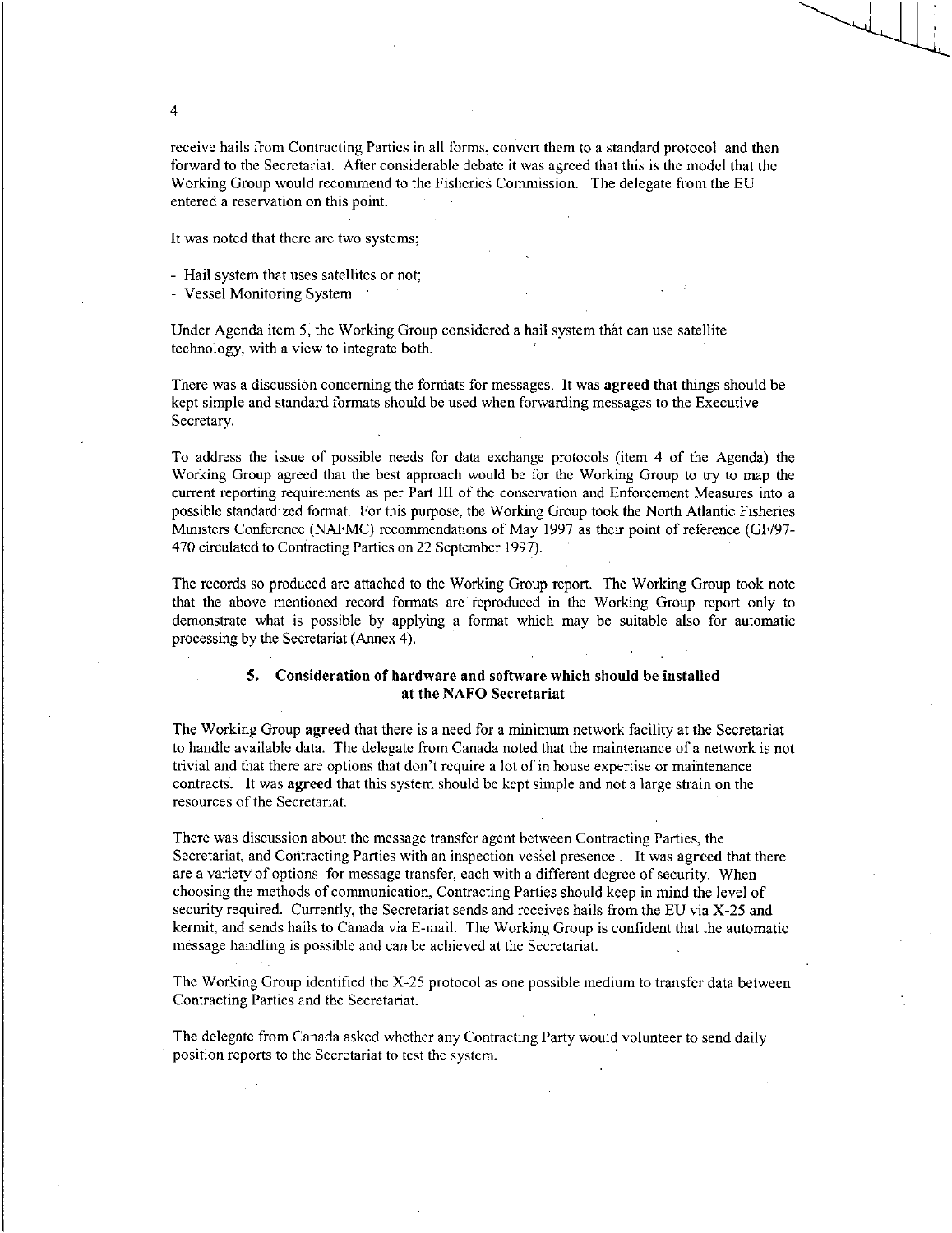### 6. Consideration of a standardized format for satellite tracking reports at the Secretariat

5

It was noted that the meeting of the fisheries ministers in the Faroe Islands called for a standard format for reporting from sea.

The delegate from Iceland gave a presentation on a vessel tracking system currently being used in Iceland demonstrating the North Atlantic Format STACTIC W.G. W.P. 97/10 '(Annex 5) .

It was also agreed that the Working Group would look at the format being used by the EU for their operation of satellite monitoring systems. It was agreed that the Working Group would look at the format presented by Iceland with a view to look at the data items that are relevant to satellite tracking and propose standard message formats. A subgroup was formed to develop standard report formats as reported in STACTIC W.G. W.P. 97/11 (Annex 6), and the delegate from the EU stated that this file format could be used as the standard for the remainder of the pilot project. Such a format offers flexibility for additional data elements to be represented also.

Using conventional Vessel Monitoring Systems (VMS), NAFO divisions can only easily be reported as the division into which the vessel has moved after the event. Bringing this to the attention of the Fisheries Commission, the Working Group took note that the Fisheries Commission may want to consider identifying the VMS position reports by other names than "MOVE", etc. for a possible permanent NAFO VMS.

The delegate from Russia made.a presentation on a satellite tracking system being used by Russia in various places around the world. The system collects a variety of information for use by enforcement and science. There is a standard report format. The system is piloting the use of "black box" technology along with electronic logs (STACTIC W.G. W.P. 97/13).

It Was agreed that there may be no opportunity for the Working Group to discuss black box technology under the terms of the meeting.

There was some discussion as to the need of return messages for hails sent to the Secretariat. It was agreed that there should be an option of error messages including; message unreadable, inconsistent data, and sequence error.\_

### 7. Review of appropriateness of the available data bases with respect to vessel positions and hails with a view to improving the data base and its appropriate distribution

The Executive Secretary stated that there is no guidance from the Conservation and Enforcement Measures for data management other than the requirement for the ditribution of hails to Contracting Parties with an inspection vessel. All hail data are kept in a data base (ACCESS) at the Secretariat.

The Working Group was satisfied with the present approach of the relational data base by the Secretariat. However, the working group encourages the Secretariat to look into the matter of having a consultant establish interfaces with a Spread Sheet such as Excel, in the event of future information requirements from the Secretariat. It should also be noted that the Secretariat does not have authority from any specific regulation or provision to make analysis of any data.

The Working Group recommended that the issue of data bases and data distribution should be reviewed in light of the consultants recommendations.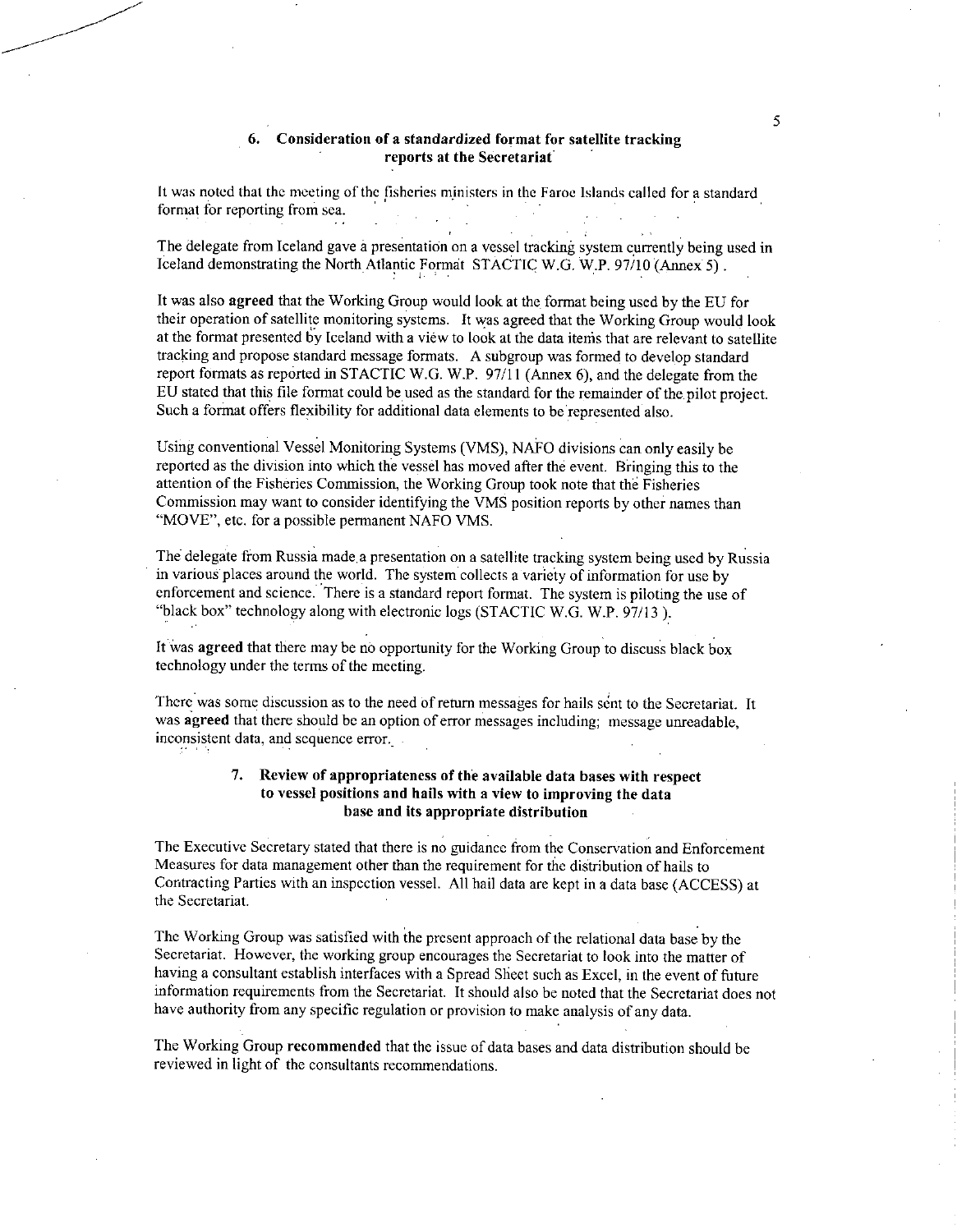### **8. Costs associated with the implementation of satellite tracking/hails by the NAFO Secretariat**

The Working Group noted that funds totalling \$35,000 Cdn were allocated for the purposes of satellite tracking technology. The Working Group felt that the budget allocated to the task is adequate for the 1998 period, although there may be some limits. The working group also noted that although the allocated funds are sufficient for 1998, it should be recognized that a permanent budget allotment will be required if a permanent system is adopted.

In view of the limited funding, and the temporary nature of the pilot project, the working group recommended that where practical, the Secretariat lease rather than purchase equipment.

### **9. Recommendations to the Fisheries Commission and General Council (finance)**

Standard satellite tracking reports **should be utilized** during the 1998 trial period and reports to be based on STACTIC W.P. 97/11 (Annex 6). It was the view of the majority of the working group that a contracted outside service provider would be the best option to handle the communication aspect (between Contracting Parties and Secretariat) of the satellite tracking pilot project. It was noted that the possibility exists that a contracted service provider to handle the communication aspect can be located wherever found appropriate. The data received at the Secretariat will be processed and distributed by the Secretariat.

It was **recommended** that Hail messages sent from Contracting Parties to the NAFO Secretariat conform with the attached annex (Annex 4) entitled "Example of Formats Which Would Allow for the Electronic Transmission of NAFO Hails from Contracting Parties fo the NAFO Secretariat.

Canada has agreed to assist the Secretariat with any informatics problem and there was a general consensus that the Secretariat could call upon any Contracting Party with relevant experience for assistance.

It was noted by the Executive Secretary, that, given the NAFO procedures with regard to the approval and adoption of reports and pursuant to the provision of NAFO Convention. as per article XI and XII of the NAFO Convention, the Secretariat won't be in a position to officially implement any system before February 1998, however, all required research could be done during this time.

### **10. Other business**

A presentation was made by a Canadian information technology firm "Satlantic" on vessel detection with synthetic apcrture radar.

### **11. Adjournment**

The meeting was adjourned at 1630 hrs on 30 October 1997.

### **Adoption of the Report**

The Report has been adopted by the Fisheries Commission through a standard procedure of one (1) month of review, during 31 October-30 November 1997 (GF/97-541, 31 Oct 97).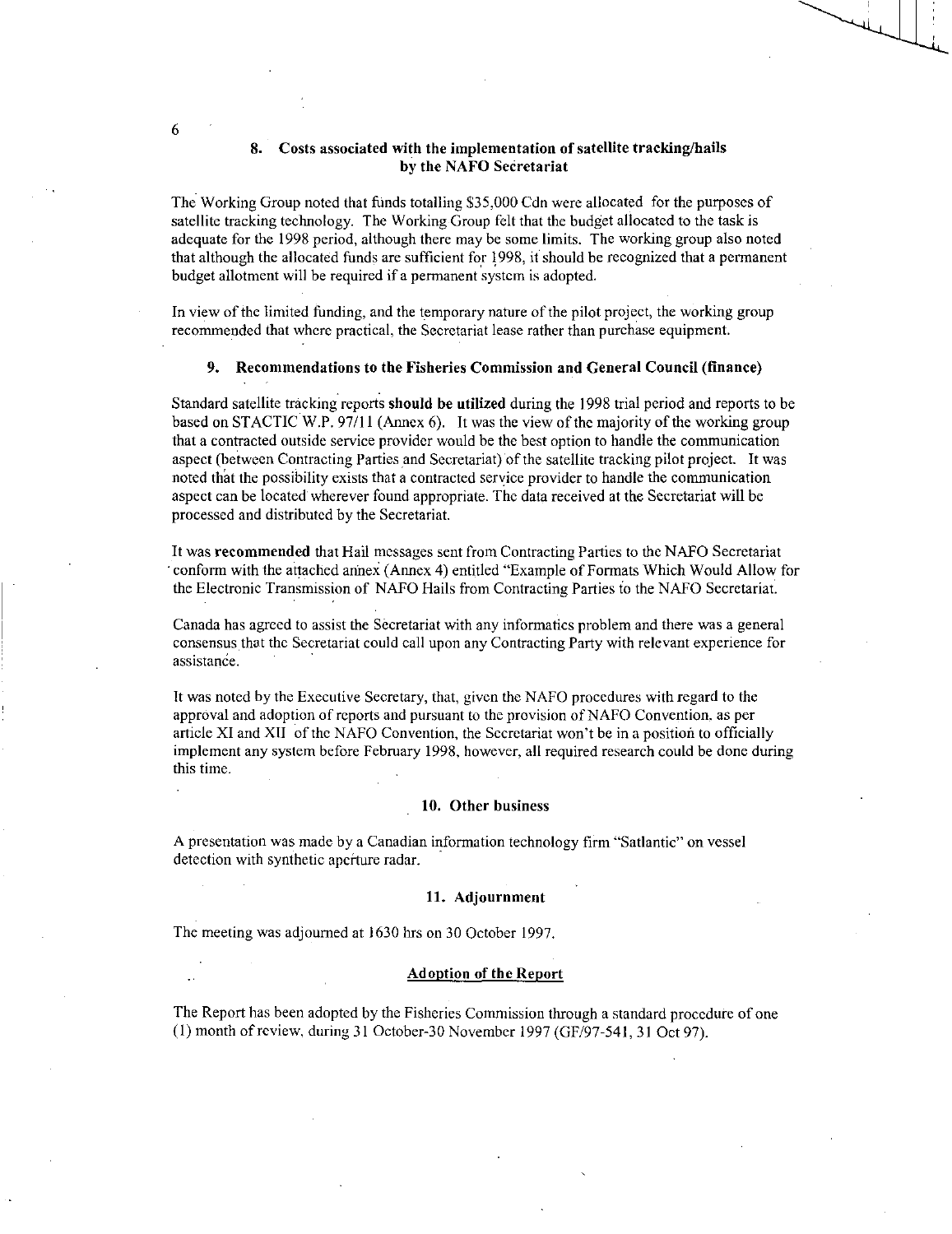# Annex 1. List of Participants

### CANADA

### Head of Delegation

B. Coughlan, Dept. of Fisheries and Oceans, 200 Kent Street, Ottawa, Ontario K1A 0E6

### Advisers

T. Blanchard, Dept. of Fisheries and Oceans, P. O. Box 5667, St. John's, Newfoundland A1C 5X1 R. Cosh, Dept. of Fisheries and Oceans, 200 Kent Street, Ottawa, Ontario Kl A 0E6

### DENMARK (in respect of Faroe Islands and Greenland)

### Head of Delegation

M. T. Nedergaard, Grønlands Fiskerilicenskontrol, P. O. Box 501, DK-3900 Nuuk, Greenland

### Adviser

D. Weihe, Yaktar-og Bjargingartaenastan, Yviri Vid Strond 6, Torshavn, Faroe Islands

### ESTONIA

### Head of Delegation

A. Sirk, Fisheries Department of the Ministry of Environment, Kopli 76, Tallinn EE-0004

### EUROPEAN UNION (EU)

### Head of Delegation

R. Long, European Commission, Bureau 1/85, DG-XIV, 99 Rue Joseph II, B-1049 Brussels, Belgium

### Adviser

J. Antunes, Inspeccao Geral das Pescas, Edificio Vasco da Gama, Alcantara-Mar, 1350 Lisbon, Portugal

### ICELAND

### Head of Delegation

G. Geirsson, Icelandic Coast Guard, P. O. Box 7120, 101 Reykjavik

### JAPAN

### Head of Delegation

Y. Kashio, Japan Fisheries Association, Suite 1408, Duke Tower, 5251 Duke Street, Halifax, Nova Scotia B3J 1P3

### NORWAY

### Head of Delegation

0. A. Davidsen, Fiskeridirektoratet, P. 0. Box 185, N-5002 Bergen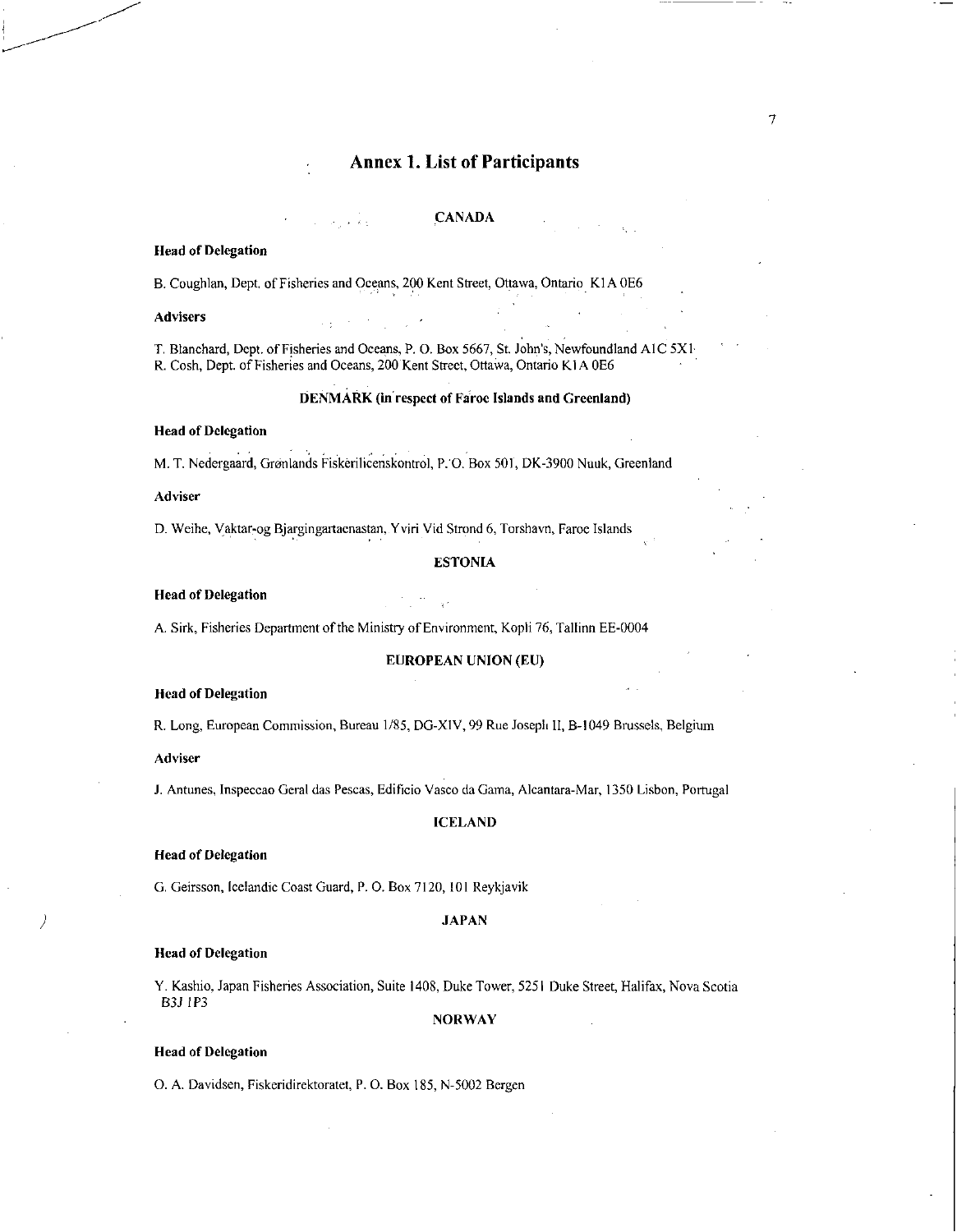### RUSSIA

### Head of Delegation

V. Mishkin, General Director, "Complex Systems", 5, Komintema str., P. 0. Box 183038, Murmansk

### Advisers

E. Gontchar, Representative of the Russian Federation in Canada on Fisheries, Welsford Place, Suite 2202, 2074 Robie Street, Halifax, N.S., Canada B3K 5L3

S. Kouzichkine, "Complex Systems", 5, Kominterna str., P.O. Box 183038, Murmansk

E. N. Samoilova, PINRO, 6 Knipovich str., Murmansk

B. M. Shatochine, "Complex Systems", 5, Komintema str., P. O. Box 183038, Murmansk

### UNITED STATES OF AMERICA

### Head of Delegation

K. Rodrigues, Senior Fishery Policy Analyst, National Marine Fisheries Service, U.S. Dept. of Commerce, 1 Blackburn Dr., Gloucester, MA 01938

### Adviser<sup>1</sup>

M. McSherry, National Marine Fisheries Service, Northeast Regional Law Enforcement Office, 166 Water St., Woods Hole, MA 02543

### SECRETARIAT

L. I. Chepel, Executive Secretary

T. Amaratunga, Assistant Executive Secretary

G. Moulton, Statistical Officer

B. Cruikshank, Senior Secretary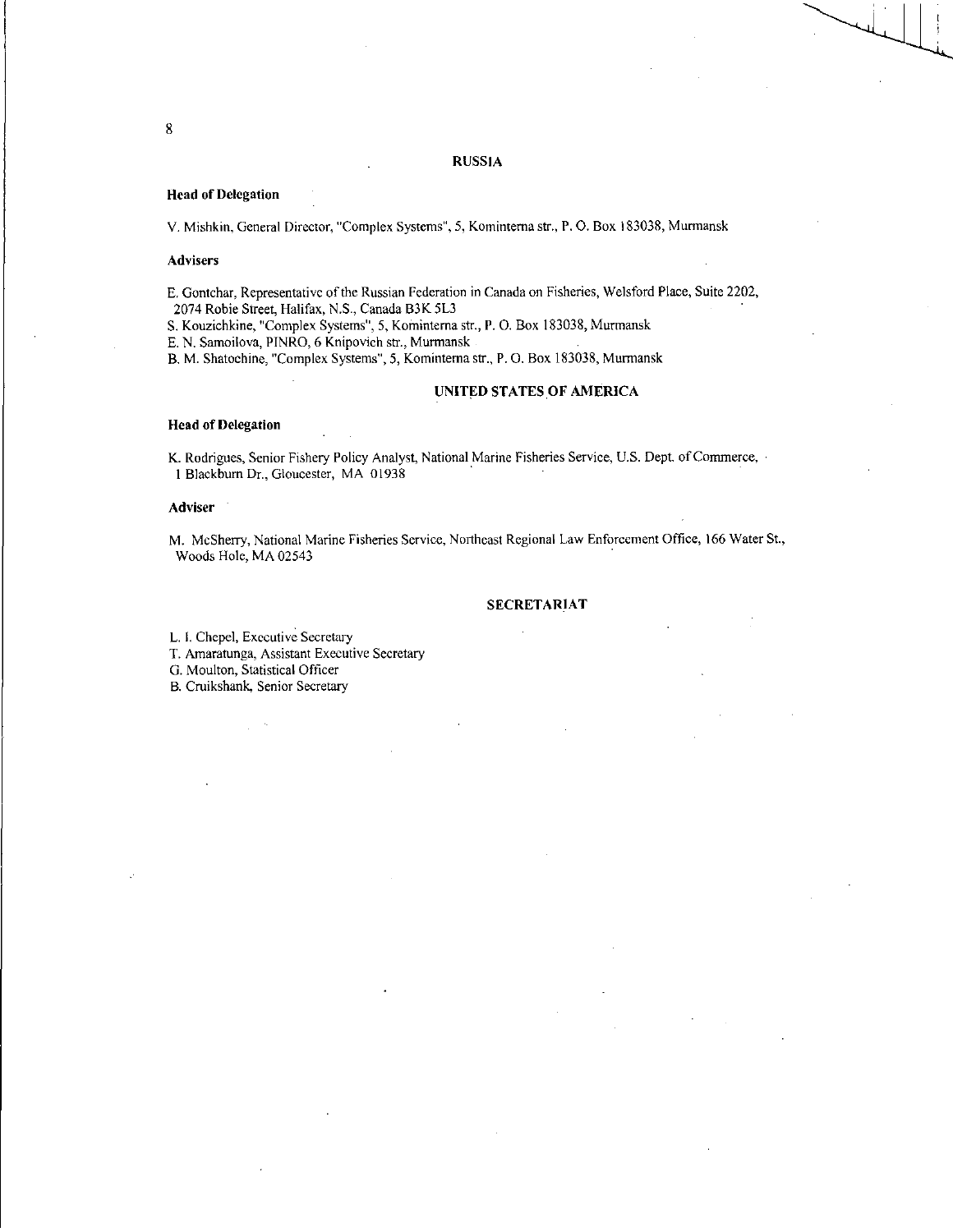# Annex 2. Agenda

|                                       | アール・コンティー アイティー・エス きわいき                                                                                                                                                                                                                                                                                                                                                                                                                                                                                                                                                                  |
|---------------------------------------|------------------------------------------------------------------------------------------------------------------------------------------------------------------------------------------------------------------------------------------------------------------------------------------------------------------------------------------------------------------------------------------------------------------------------------------------------------------------------------------------------------------------------------------------------------------------------------------|
| $\mathbf{1}$ .                        | Opening of the Meeting by the Chairman, O. A. Davidsen (Norway)                                                                                                                                                                                                                                                                                                                                                                                                                                                                                                                          |
| 2.                                    | Appointment of Rapporteur                                                                                                                                                                                                                                                                                                                                                                                                                                                                                                                                                                |
| 3.                                    | and the first state of<br>Adoption of Agenda<br>強烈の しょくしかいしょう                                                                                                                                                                                                                                                                                                                                                                                                                                                                                                                            |
| 4.<br>$\sqrt{8\pi}$ , $\frac{1}{2}$ , | Consideration of a hail system that can operate using satellite technology and establish the<br>need for formats and data exchange protocols and the state of the state of the state of the state of the state of the state of the state of the state of the state of the state of the state of the state of the state of the<br>$\mathcal{L}_{\mathcal{A}}$ and $\mathcal{L}_{\mathcal{A}}$ are the set of the set of the set of the set of the set of the set of the set of the set of the set of the set of the set of the set of the set of the set of the set of the set of the set |
| 5.                                    | Consideration of hardware and software which should be installed at the NAFO Secretariat                                                                                                                                                                                                                                                                                                                                                                                                                                                                                                 |
|                                       | ないみょう いっぽう にっぽん モールタマ クラント・マーケー ようかい えいが<br>6. • Consideration of standardized format for satellite tracking reports at the NAFO Secretariat                                                                                                                                                                                                                                                                                                                                                                                                                                             |
|                                       | 医双眼 医腹股沟 医单元 医二次性结核 医异体性 化结合的<br>7. Review of the appropriateness of the available data bases with respect to vessel positions<br>and hails with a view to improving the data base and its appropriate distribution                                                                                                                                                                                                                                                                                                                                                                      |
|                                       | 8. Costs associated with implementation of satellite tracking/hails by the NAFO Secretariat<br>The control of the control of the con-                                                                                                                                                                                                                                                                                                                                                                                                                                                    |
|                                       | Recommendations to the Fisheries Commission and General Council (finance)                                                                                                                                                                                                                                                                                                                                                                                                                                                                                                                |
| 10.                                   | Other business                                                                                                                                                                                                                                                                                                                                                                                                                                                                                                                                                                           |
| 11.                                   | Adjournment                                                                                                                                                                                                                                                                                                                                                                                                                                                                                                                                                                              |

 $\hat{\mathbf{A}}$ 

 $\ddot{\phantom{a}}$ 

9

Ť.

k.

---

---- --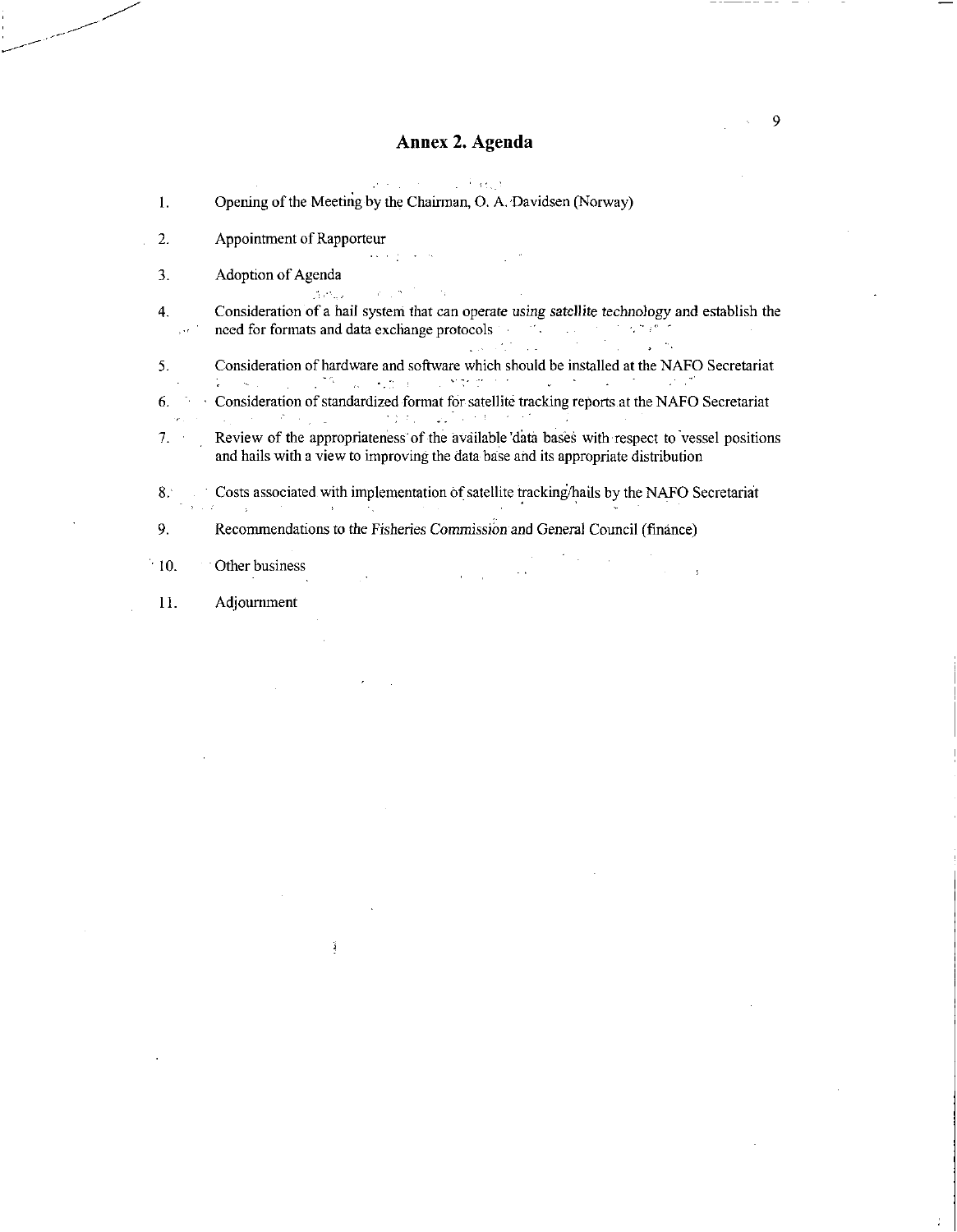# Annex 3. Mandate of Working Group

(FC Working Paper 97/17-from  $19<sup>th</sup>$  Annual Meeting)

### STACTIC Working Group

### Intersessional Meeting of Technical Experts

An intersessional meeting of technical experts will be held at a time and place to be established by the Executive Secretary to deal with the following:

Improve the satellite tracking system introduced under the 1995 pilot project. This will include taking steps, as needed, to develop formats and data exchange protocols, and propose changes to the equipment at the NAFO Secretariat so that real time data on vessel positions can be received by the Secretariat and be forwarded to those Contracting Parties operating inspection vessels in the NAFO Regulatory Area.

Develop a hail system that can operate using satellite technology and establish the needed formats and data exchange protocols. Propose changes to the equipment of the NAFO Secretariat needed to implement the system.

Consider the appropriateness of the available databases with respect to vessel positions and hails with a view to improving the database and its appropriate distribution.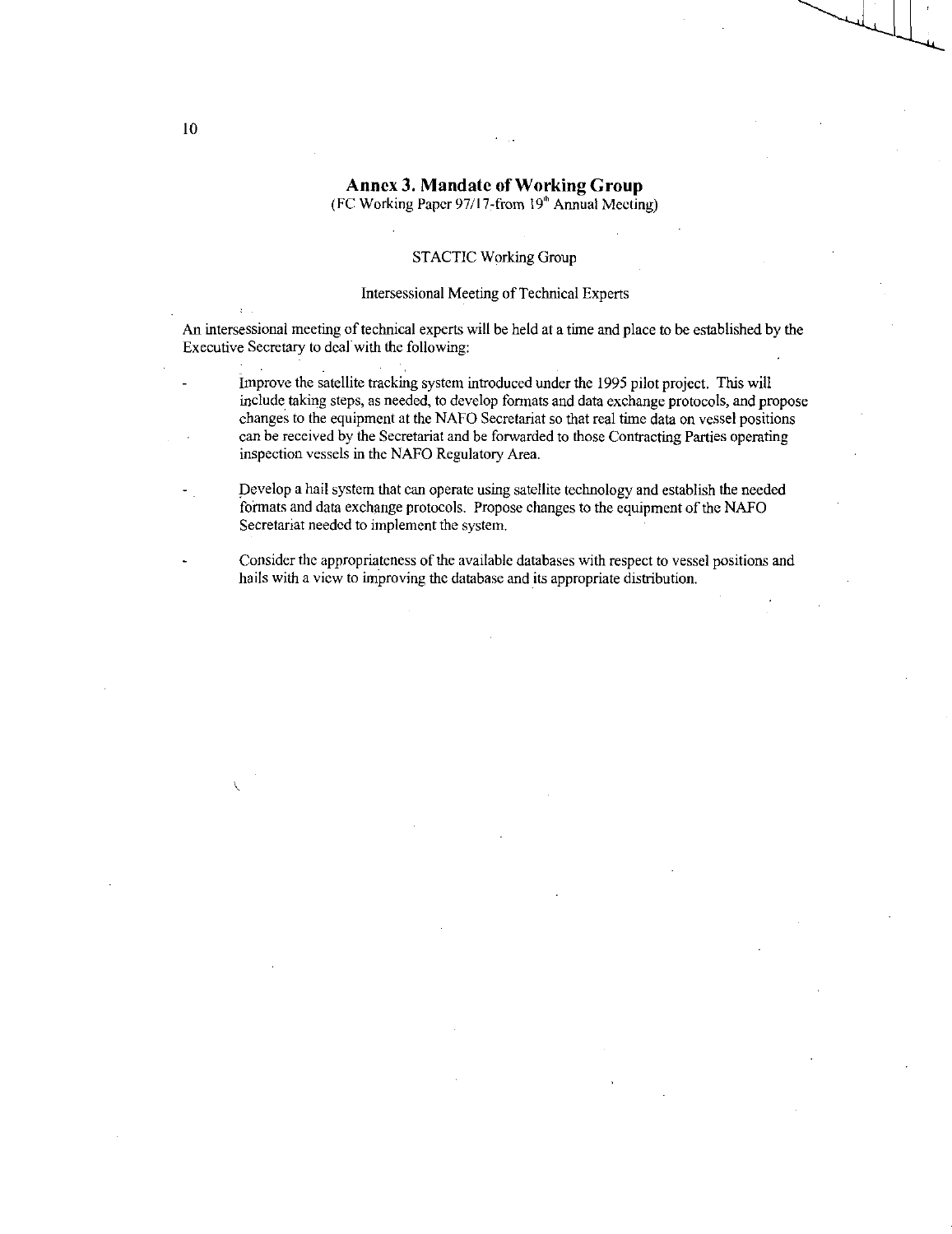### Annex 4. Example of Formats Which Would Allow for the Electronic Transmission of NAFO Hails from Contracting Parties  $\mathcal{L}$ to the NAFO Secretariat

 $\sim 10$ 

 $\mathcal{L}_{\text{max}}$ 

| a)       | The formats herein conform with the requirements for the NAFO Hails System<br>as set out in FC Document 97/1 Part III Annex I Hail System Message Format.                                                                                                                                                                  |
|----------|----------------------------------------------------------------------------------------------------------------------------------------------------------------------------------------------------------------------------------------------------------------------------------------------------------------------------|
| b)       | The formats consist of variable length delimited records, and are based on<br>systems currently in use in the EU, Iceland and Norway.                                                                                                                                                                                      |
| c)       | The variable length record is preferred over a fixed length record as some ·<br>Contracting Parties collect more information from their vessels than is required<br>by NAFO, and are forwarding the entire record to NAFO. The format is<br>conducive to extraction of the required data fields by the receiving parties.  |
| d)<br>£, | The following convention is used in this paper: //FIELD NAME/field value//,<br>where the field name is shown in uppercase, followed by the character "/",<br>followed by the field value in lowercase. Fields are separated by "//".                                                                                       |
| e)       | Each record begins with the string //SR// to indicate the Start of the Record.                                                                                                                                                                                                                                             |
| f)       | Each record ends with the string //ER// to indicate the End of the Record.                                                                                                                                                                                                                                                 |
| g)       | Character fields (CHAR) shall conform with the ISO 8859.1 character set<br>standard.                                                                                                                                                                                                                                       |
| h)       | Country codes used for addressee (AD) and sender (FR) shall conform with the<br>ISO 3166 (1993) standard. E/F 7.3 states that user-assigned country codes shall<br>start with the character "X", therefore it is proposed that the code XNS be used<br>to designate the NAFO Secretariat, the addressee for hail messages. |

 $\label{eq:2.1} \mathcal{L}_{\mathcal{A}}(\mathcal{A}) = \mathcal{L}_{\mathcal{A}}(\mathcal{A}) = \mathcal{L}_{\mathcal{A}}(\mathcal{A}) = \mathcal{L}_{\mathcal{A}}(\mathcal{A})$  $\mathcal{A}=\{x_1,\ldots,x_n\}$  , we have

NOTES

 $\sim$ 

 $\tau_{\rm v} = 1$  $\chi_{\rm{min}}=4$  $\hat{\mathcal{L}}$  $\sim 100$  km s  $^{-1}$  $\sim 10$  $\mathcal{L}^{\text{max}}$ **Contract** 

 $\mathcal{L}(\mathbf{z})$  and  $\mathcal{L}(\mathbf{z})$  are the set of the set of the set of the set of the set of the set of the set of the set of the set of the set of the set of the set of the set of the set of the set of the set of the set i<br>Sila

 $\mathbb{R}^2$ 

 $\label{eq:2.1} \mathcal{L}(\mathcal{L}^{\mathcal{L}}_{\mathcal{L}}(\mathcal{L}^{\mathcal{L}}_{\mathcal{L}})) \leq \mathcal{L}(\mathcal{L}^{\mathcal{L}}_{\mathcal{L}}(\mathcal{L}^{\mathcal{L}}_{\mathcal{L}})) \leq \mathcal{L}(\mathcal{L}^{\mathcal{L}}_{\mathcal{L}}(\mathcal{L}^{\mathcal{L}}_{\mathcal{L}}))$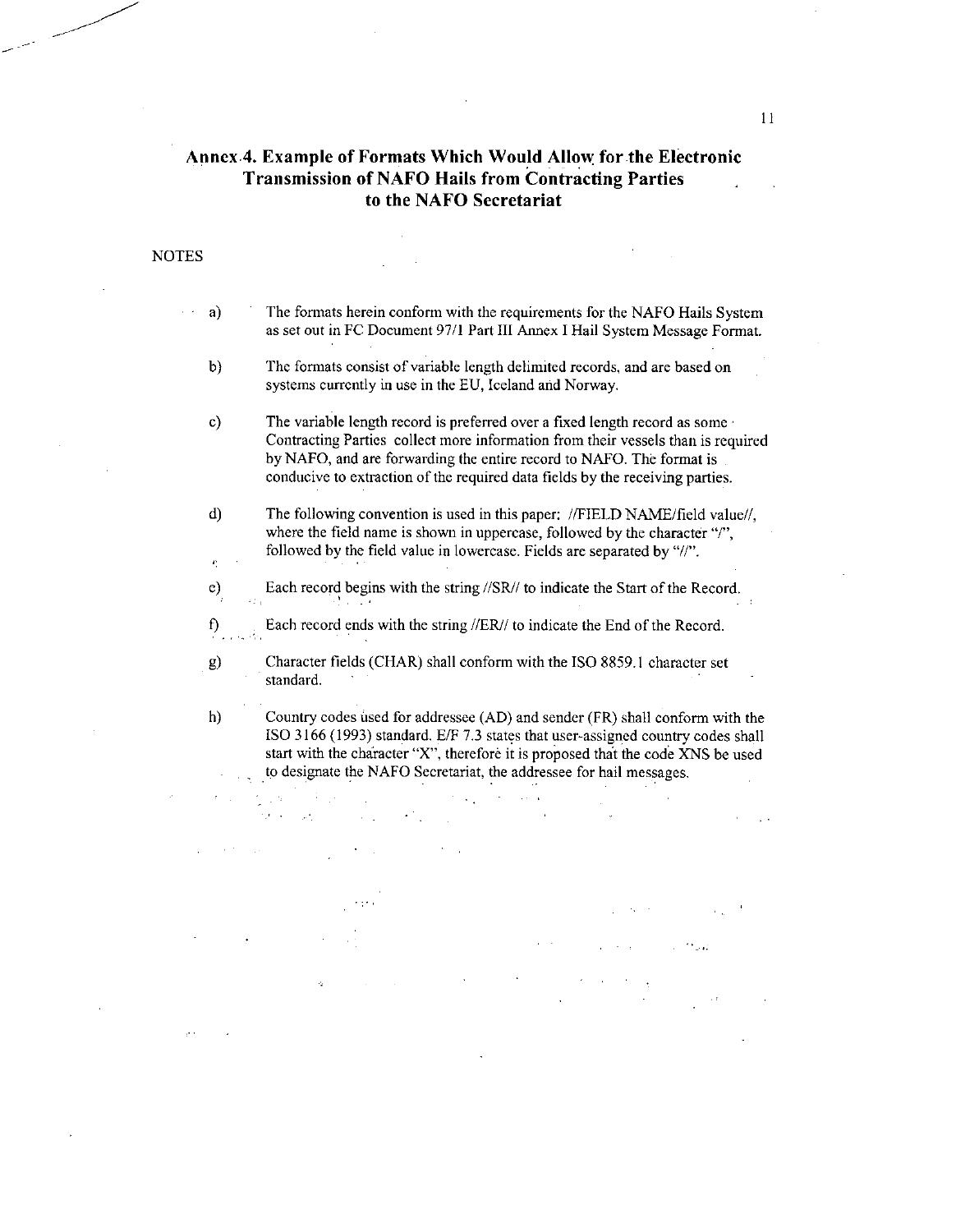NAFO HAILS SYSTEM - NAFO FC Document 97/1 Part III Annex I Hail System Message Format

1.1 ENTRY HAIL

| //SR                                                        |            | Start Record    |
|-------------------------------------------------------------|------------|-----------------|
| //FR/from                                                   | $(ISO-3)$  |                 |
| //AD/addressee                                              | <b>XNS</b> |                 |
| //SQ/sequence number                                        | $NUM(4)$ . |                 |
| //NA/name of vessel                                         | CHAR(40)   |                 |
| //RC/call sign                                              | CHAR(8)    |                 |
| //XR/external identification letters and numbers            | CHAR(14)   |                 |
| //DA/date                                                   | CHAR(8)    | YYYYMMDD        |
| $//TL$ time                                                 | NUM(4)     | <b>HHMM UTC</b> |
| //LA/latitude                                               | CHAR(5)    | <b>NDDMM</b>    |
| //LO/longitude                                              | CHAR(6)    | <b>WDDDMM</b>   |
| //TM/indication of the message code                         | CHAR(3)    | <b>ENT</b>      |
| //DI/NAFO Division into which the vessel is about to enter. | CHAR(2)    |                 |

//HO/total round weight of fish by species (3 alpha codes) on board in kilograms rounded to the nearest 100 kilograms. Allow several pairs of fields, consisting of species + weight, with each field separated by a space. e.g. //HO/species weight species weight species weight//

| $\overline{\phantom{a}}$               | <b>SPECIES</b><br><b>WEIGHT</b> | CHAR(3)<br>NUM(7) | FAO Codes |
|----------------------------------------|---------------------------------|-------------------|-----------|
| //MA/name of the Master                |                                 | CHAR(30)          |           |
| //DS/directed species (target species) |                                 | CHAR(3)           | FAO Codes |

Allow several species to be entered, with the values separated by spaces, e.g. //DS/species species species//

HER)/ End Record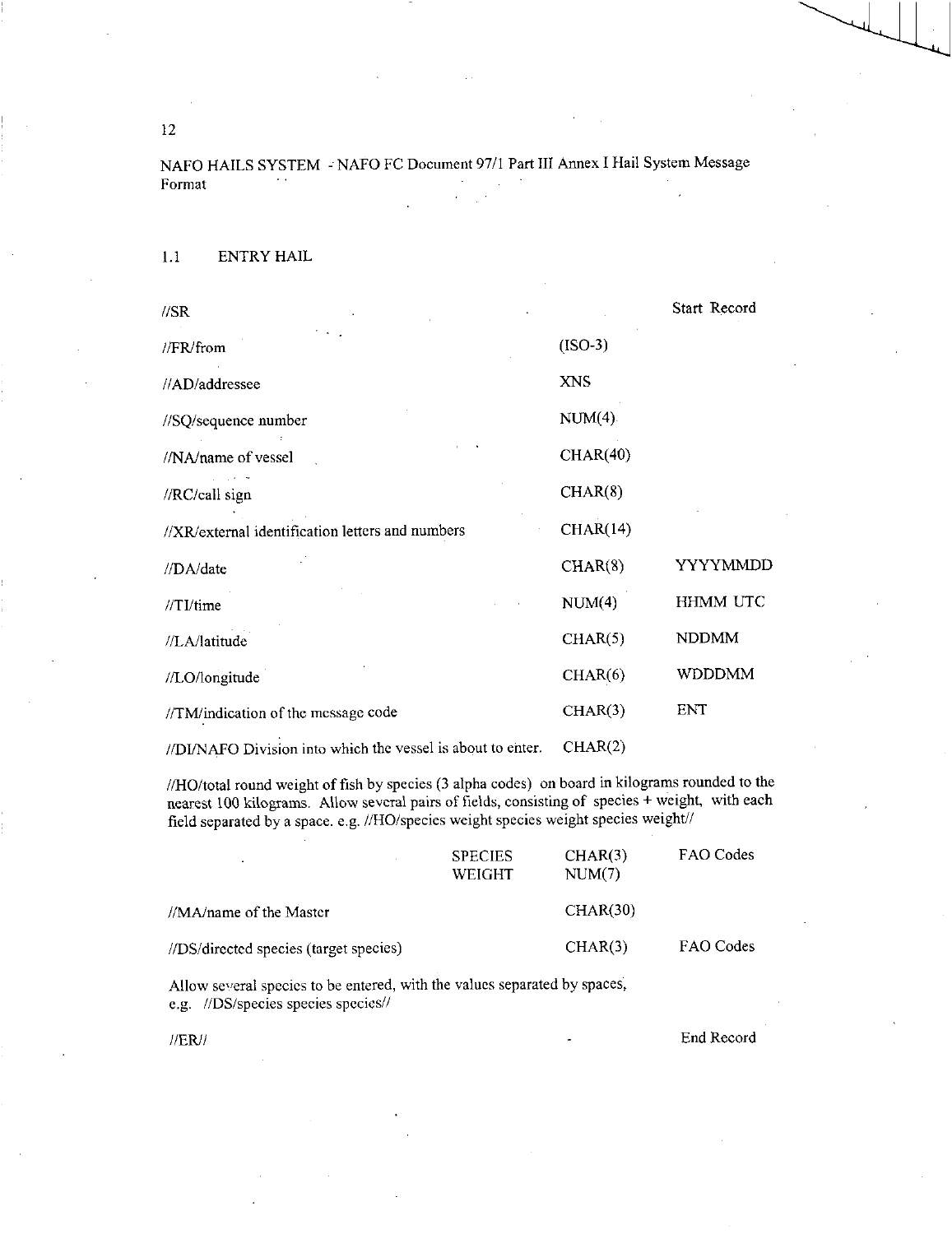NAFO HAILS SYSTEM - NAFO FC Document 97/1 Part III Annex I Hail System Message Format  $\label{eq:2} \mathcal{L} = \mathcal{L} \left( \mathcal{L} \right) \left( \mathcal{L} \right) = \mathcal{L} \left( \mathcal{L} \right) \left( \mathcal{L} \right) \left( \mathcal{L} \right)$  $\sim 10^7$  $\mathcal{L}_{\mathcal{A}}$  , and the set of  $\mathcal{A}$  $\epsilon = \frac{1}{2}$ 

### 1.2 MOVE HAIL

المحاسبين والمحارب

NOTE that FC Document 96/1 Part III states that vessels equipped with devices which enable the automatic transmission of their positions are exempt from the Hail requirements set out in Part III.  $\mathcal{L}^{\text{max}}_{\text{max}}$  , where  $\mathcal{L}^{\text{max}}_{\text{max}}$ 

| $\sqrt{SR}$                                                 |                 | <b>Start Record</b> |
|-------------------------------------------------------------|-----------------|---------------------|
| //FR/from                                                   | $(ISO-3)$       |                     |
| //AD/addressee                                              | <b>XNS</b>      |                     |
| //SQ/sequence number                                        | NUM(4)          |                     |
| //NA/name of vessel                                         | CHAR(40)        |                     |
| //RC/call sign                                              | CHAR(8)         |                     |
| //XR/external identification letters and numbers            | CHAR(14)        |                     |
| //DA/date                                                   | CHAR(8)         | YYYYMMDD            |
| $//TI$ /time                                                | NUM(4)          | HHMM UTC            |
| //LA/latitude                                               | CHAR(5)         | NDDMM               |
| //LO/longitude                                              | CHAR(6)         | <b>WDDDMM</b>       |
| //TM/indication of the message code                         | CHAR(3)         | MOV                 |
| //DI/NAFO Division into which the vessel is about to enter. | CHAR(2)         |                     |
| //MA/name of the Master                                     | <b>CHAR(30)</b> |                     |
| //DS/directed species (target species)                      | CHAR(3)         | FAO Codes           |

Allow several fields to be entered, with the fields separated by spaces, e.g. //DS/species species species//  $\mathcal{L}$ 

//ER// End Record

13

 $\omega$  as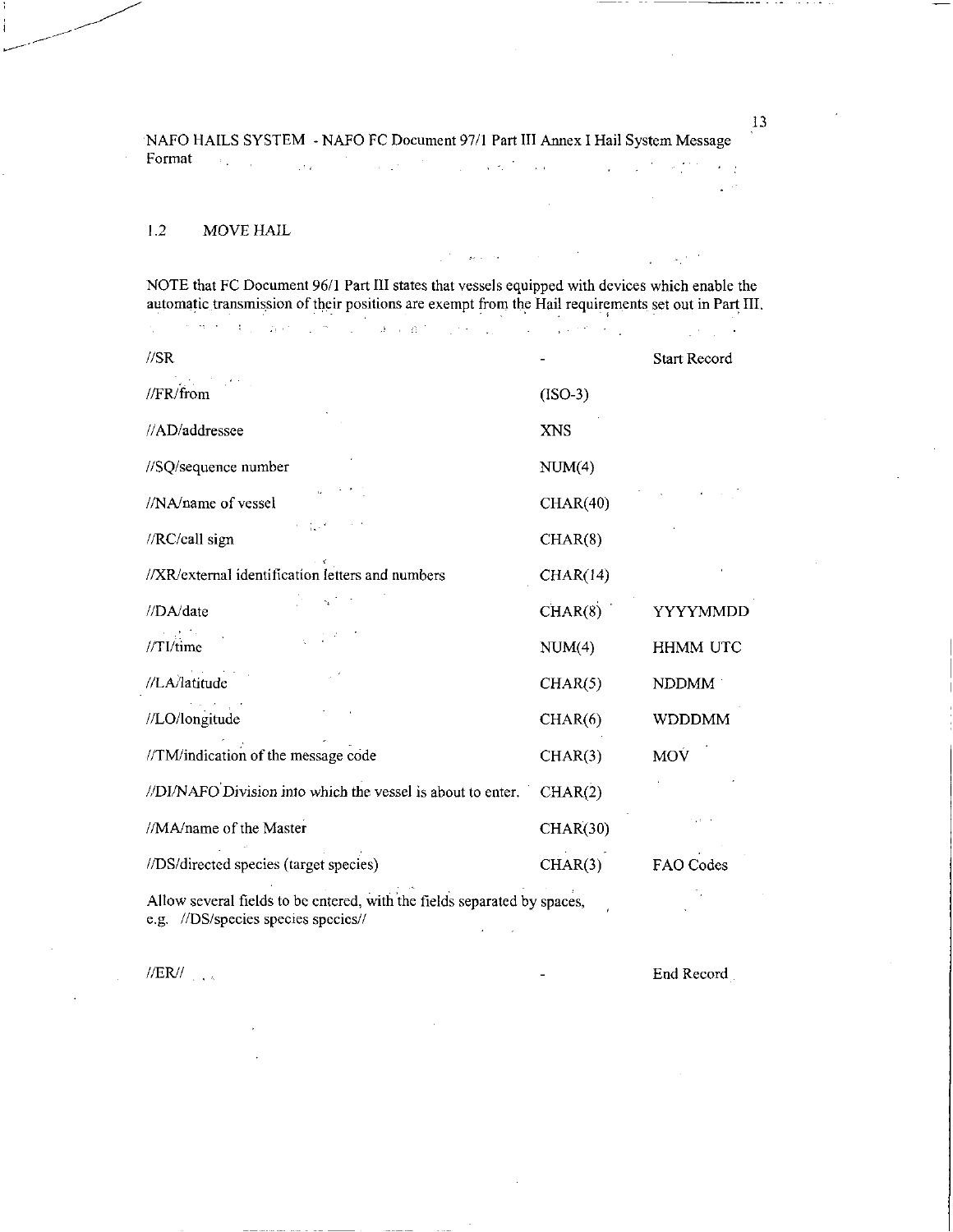14

NAFO HAILS SYSTEM - NAFO FC Document 97/1 Part III Annex I Hail System Message Format

## 1.3 TRANSZONAL HAIL (between NAFO Divisions )

NOTE that FC Document 96/1 Part III states that vessels equipped with devices which enable the automatic transmission of their positions are exempt from the Hail requirements set out in Part III.

| $\sqrt{SR}$                                      |            | Start Record    |
|--------------------------------------------------|------------|-----------------|
| //FR/from                                        | $(ISO-3)$  |                 |
| //AD/addressee                                   | <b>XNS</b> |                 |
| //SQ/sequence number                             | NUM(4)     |                 |
| //NA/name of vessel                              | CHAR(40)   |                 |
| //RC/call sign                                   | CHAR(8)    |                 |
| //XR/external identification letters and numbers | CHAR(14)   |                 |
| //DA/date                                        | CHAR(8)    | YYYYMMDD        |
| //TI/time                                        | NUM(4)     | <b>HHMM UTC</b> |
| //LA/latitude                                    | CHAR(5)    | <b>NDDMM</b>    |
| //LO/longitude                                   | CHAR(6)    | <b>WDDDMM</b>   |
| //TM/indication of the message code              | CHAR(3)    | ZON             |
| //MA/name of the Master                          | CHAR(30)   |                 |
| //DS/directed species (target species)           | CHAR(3)    | FAO Codes       |

Allow several fields to be entered, with the fields separated by spaces, e.g. //DS/species species species//

//ER// End Record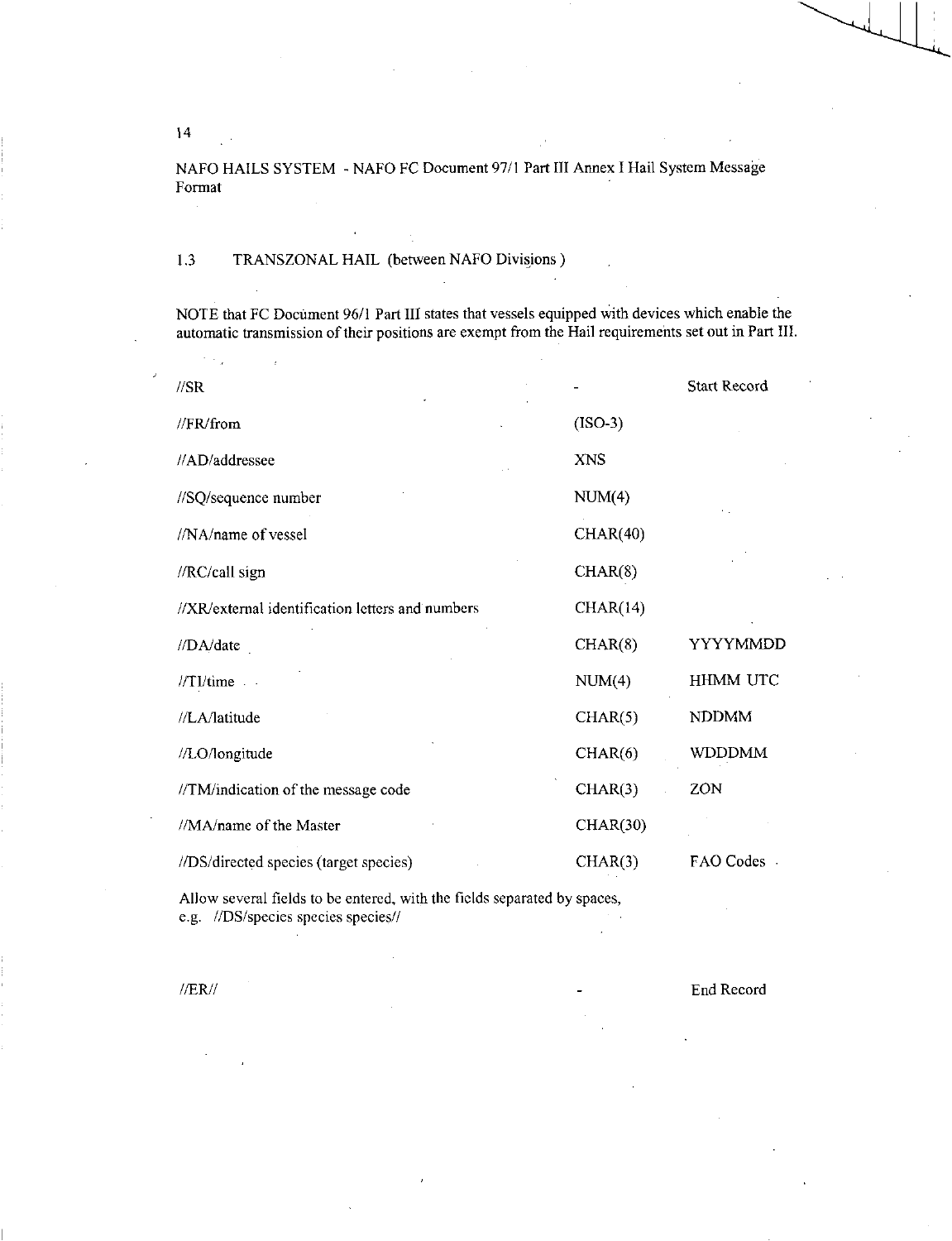NAFO HAILS SYSTEM - NAFO FC Document 97/1 Part III *Annex* I Hail System *Message*  Format  $\sim 10^{-1}$ 

1.4 EXIT HAIL

 $\sim 3-$ 

 $\pm$ 

| $\sqrt{S}R$<br>and the company of the company                                  |            | <b>Start Record</b>         |
|--------------------------------------------------------------------------------|------------|-----------------------------|
| //FR/from<br>- F - 1                                                           | $(ISO-3)$  |                             |
| //AD/addressee                                                                 | <b>XNS</b> | $\mathcal{R}^{\mathcal{L}}$ |
| //SQ/sequence number                                                           | NUM(4)     |                             |
| //NA/name of vessel<br>$\mathbf{e} = \mathbf{e}(\mathbf{S} \mid \mathbf{u})$ . | CHAR(40)   |                             |
| //RC/call sign<br>$22$ and $42$                                                | CHAR(8)    | $\mathbb{R}^{d \times d}$   |
| //XR/external identification letters and numbers                               | CHAR(14)   |                             |
| //DA/date                                                                      | CHAR(8)    | YYYYMMDD                    |
| $//$ TI/time<br>$\omega_{\rm c} = E_{\rm c}/\sigma$<br>in a shekar             | NUM(4)     | HHMM UTC                    |
| //LA/latitude<br>中国 (内)<br>a no che fan                                        | CHAR(5)    | <b>NDDMM</b>                |
| //LO/longitude                                                                 | CHAR(6)    | <b>WDDDMM</b>               |
| //TM/indication of the message code<br>The company of the company of the       | CHAR(3)    | EXI                         |

//DI/NAFO Division from which the vessel is about to leave. CHAR(2)

//CA/catch in round weight taken in the Regulatory Area by species (3'alpha codes) in kilograms (rounded to the nearest 100 kilograms). Allow several pairs of fields, consisting of species + weight, with each field separated by a space. e.g. //CA/species weight species weight species weight//  $\sim$ 

|                         | <b>SPECIES</b><br>WEIGHT | CHAR(3)<br>NUM(7) | FAO Codes<br>and the company of the |
|-------------------------|--------------------------|-------------------|-------------------------------------|
| //MA/name of the Master |                          | CHAR(30)          |                                     |
| $\sqrt{ERII}$           |                          |                   | End Record                          |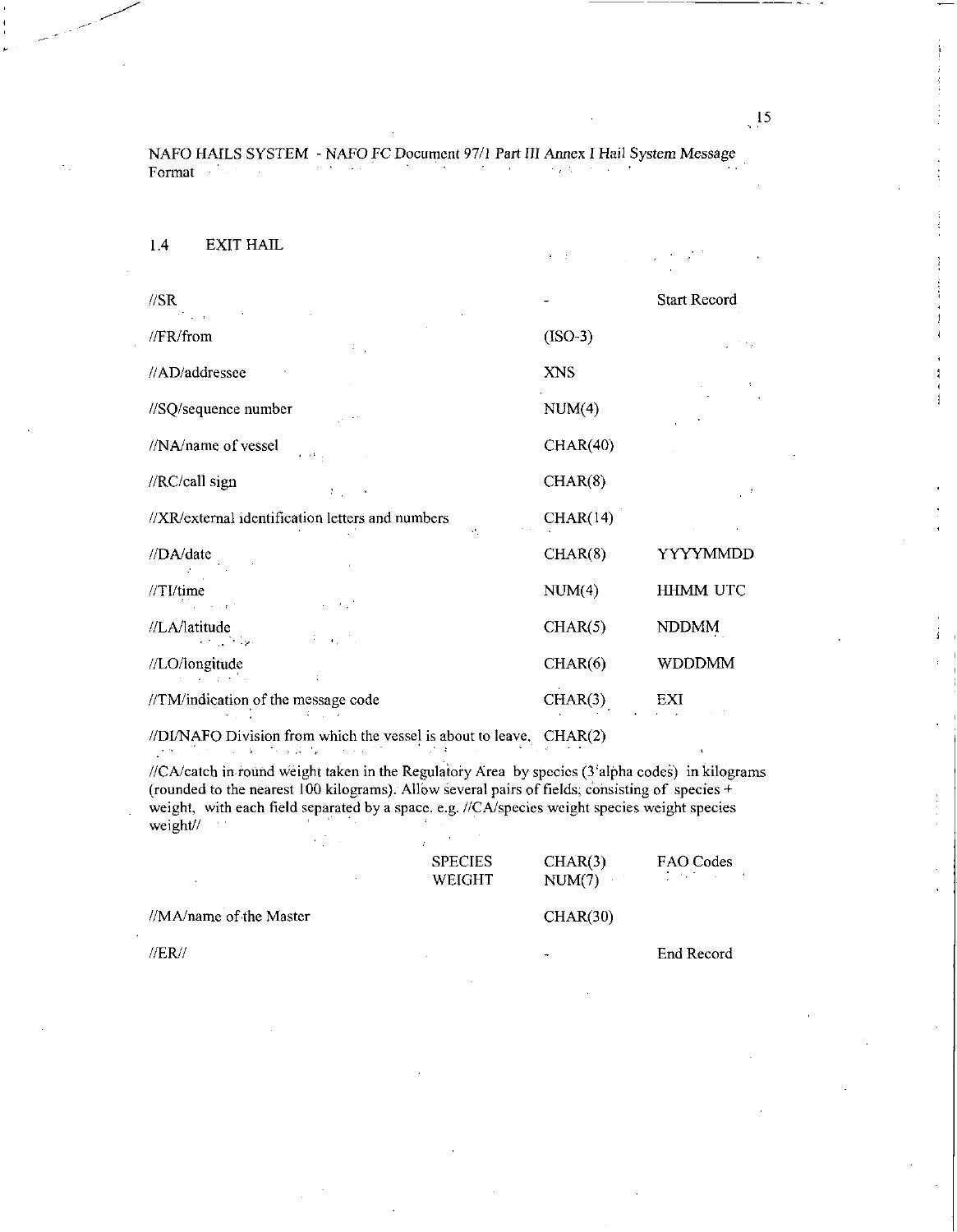NAFO HAILS SYSTEM - NAFO FC Document 97/1 Part III Annex I Hail System Message Format

1.5 TRANSHIPMENT HAIL

| $\sqrt{S}R$                                      |                  | <b>Start Record</b> |
|--------------------------------------------------|------------------|---------------------|
| $\sqrt{FR/\text{from}}$                          | $(ISO-3)$        |                     |
| //AD/addressee                                   | XNS <sup>-</sup> |                     |
| //SQ/sequence number                             | NUM(4)           |                     |
| //NA/name of vessel                              | CHAR(40)         |                     |
| //RC/call sign                                   | CHAR(8)          |                     |
| //XR/external identification letters and numbers | CHAR(14)         |                     |
| //DA/date                                        | CHAR(8)          | YYYYMMDD            |
| //TI/time                                        | NUM(4)           | <b>HHMM UTC</b>     |
| //LA/latitude                                    | CHAR(5)          | <b>NDDMM</b>        |
| //LO/longitude                                   | CHAR(6)          | WDDDMM              |
| //TM/indication of the message code              | CHAR(3)          | TRA                 |

//KG/total round weight by species (3 alpha codes) to be transshipped in kilograms (rounded to the nearest 100 kilograms) Allow several pairs of fields, consisting of species + weight, with each field separated by a space. e.g. //KG/species weight species weight species weight//

|                         | <b>SPECIES</b><br>WEIGHT | CHAR(3)<br>NUM(7)        | FAO Codes  |
|-------------------------|--------------------------|--------------------------|------------|
| //MA/name of the Master |                          | CHAR(30)                 |            |
| //ER//                  |                          | $\overline{\phantom{0}}$ | End Record |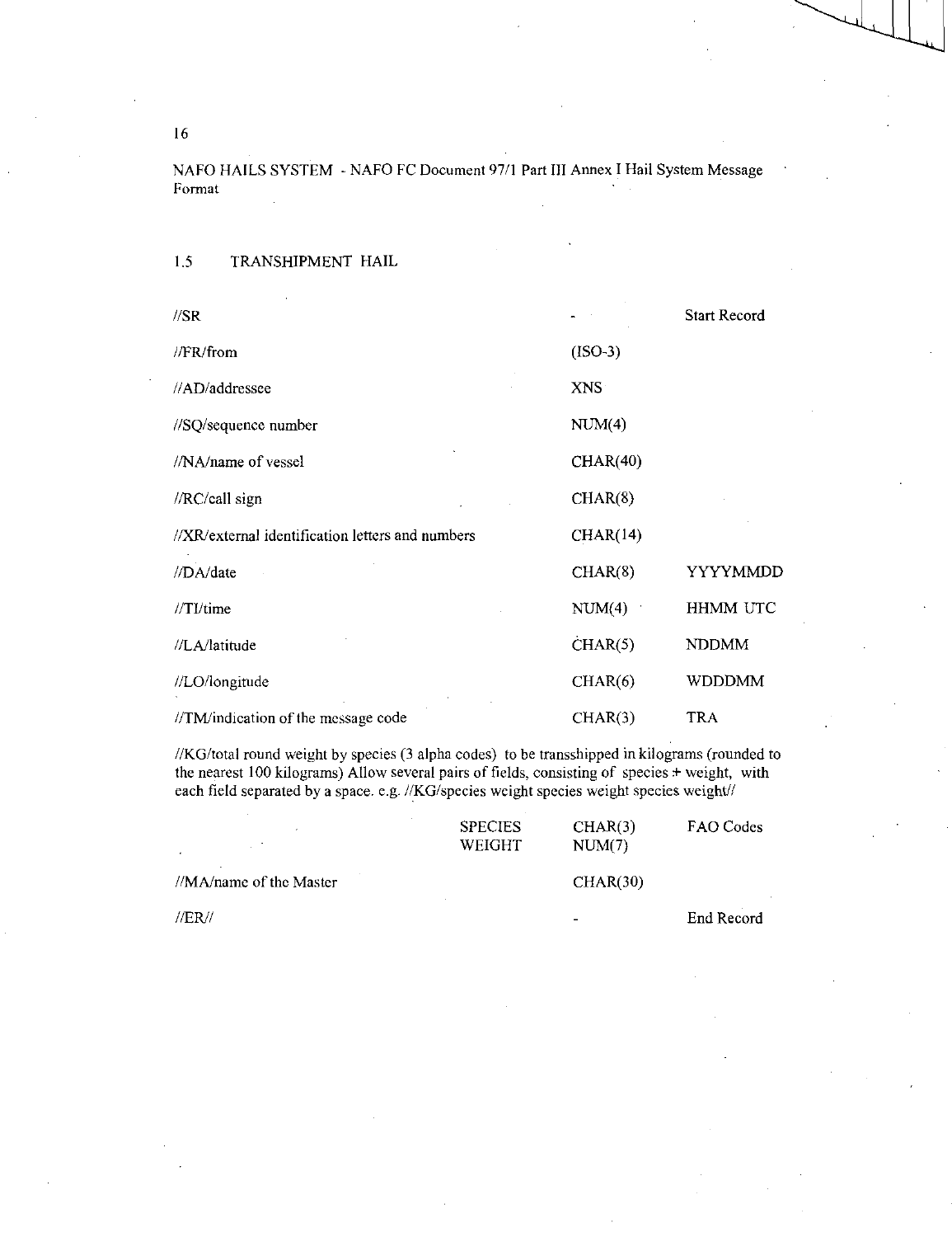|                                      |                       |                                        |                                               | Format<br>The North Atlantic                                                                  |                       |
|--------------------------------------|-----------------------|----------------------------------------|-----------------------------------------------|-----------------------------------------------------------------------------------------------|-----------------------|
| Ī<br><b>Field name</b>               | Field code Tiyee Mill | æ.                                     | <b>Contents</b>                               | <b>Remarks</b>                                                                                | i.<br><b>Mand/Opt</b> |
| Start record                         | န္တ                   |                                        |                                               | Indicates start of the record                                                                 |                       |
| From                                 | ESE.                  | iglia<br>Chara<br>Char                 | SO-3/NAFO/NEAFC                               | Address of the transmitting state<br>Address of the receiving state                           | states<br>M if belw   |
| Saddress                             |                       |                                        | SO-3MAFOMEAFC                                 |                                                                                               |                       |
| مام<br>انوا                          |                       | Num <sup>-3</sup>                      | န္တြ<br>$\blacksquare$<br>Ē                   | Number of the fishing trip in current year                                                    | ⊵                     |
| Sequence N                           | ¦⊗∣≊                  | Num <sup>-3</sup>                      | 999<br>$\bullet$<br>$\overline{5}$            | Serial number of the message in current year                                                  | Σ                     |
| int. fleet N                         |                       | Char12                                 | 묘                                             | Internal fleet registration number                                                            | Ю                     |
| Ext. fleet N°                        | 격업물없는                 | Char12                                 | Side numbe                                    | External fleet registration number                                                            | 0                     |
| Radio call sign                      |                       | $\overline{Char8}$                     | <b>TU</b> code                                | The radio call sign of the vessel                                                             | ⋝                     |
| vessel Name                          |                       | Char30                                 | SO 8859                                       | Name of the vessel                                                                            | O                     |
| Flag state                           |                       | Char <sup>-</sup> 3                    | ISO-3                                         | Code for the vessels flag state                                                               | Ю                     |
| lme                                  |                       | Num <sup>*</sup> 6                     | (UTC)<br><b>HHMMSS</b>                        | 7717123500 = 12.35 U<br>έġ.                                                                   | ≅                     |
| Date                                 | 쟳                     | Num <sup>-6</sup>                      | <b>JAMNA</b>                                  | eg. //DA/97/01/22 = 22. January 1997<br>Code for the fishing area                             | ≥¤¤≥                  |
| Reporting area                       |                       | Char <sup>6</sup>                      | CES/NAFO codes                                |                                                                                               |                       |
| ype of message                       |                       | Char4                                  | Codes                                         | See note                                                                                      |                       |
| Activity                             |                       | Char <sup>7</sup> 3                    | Codes                                         | See note 2                                                                                    |                       |
| ā                                    |                       | Snum*8                                 | 199 9999 (WGS-84)                             | eg. //LA/62.3544 = 62°3544N                                                                   | Σ                     |
| Long                                 |                       | Snum*9                                 | (AS-8-20W)<br>1999.9999                       |                                                                                               | ∣≅                    |
| Speed                                |                       | Num <sup>*3</sup>                      | Knots $*10$                                   | eg. M.O/-021.3455 = 021*3455W<br>eg. //SP/105 = 10.5 knois<br>000 - 359 · eg. //CO/270 = 270* | Ю                     |
| Course                               |                       | Num <sup>+3</sup>                      | $360°$ scale                                  |                                                                                               | Ю                     |
| Catch Items                          |                       | Char <sup>+</sup> 3/Num                | pairs<br>$\overline{\mathbf{C}}$<br>FAO Codes | = 5 tons Cod and 3 tons Haddock<br>eg: //CA/COD 5000 HAD 3000<br>Total items in hold          | ю                     |
| tems in Hold                         |                       | Char 3/Num                             | 10 pairs<br><b>FAO Codes</b>                  |                                                                                               | o                     |
| <b>Other Items</b>                   | 크랑잉영원검러잉예의지영복         | Char 3/Num                             | alied 01<br>FAO Codes                         | Can by used for information on items temporarily stored on board                              | Ю                     |
| <b>Count Groups</b>                  |                       | Char 3/Num                             | 10 pairs<br><b>FAO Codes</b> ,                | Used for detailed information regarding the catch                                             |                       |
| Agreement                            |                       | $\overline{C}$ har <sup>2</sup> 4      |                                               | Used for reference to special fishing or licensing agreements                                 |                       |
| Control Point                        |                       | Char10                                 | SO 8859                                       |                                                                                               |                       |
| orward To                            |                       | $C$ har 5                              |                                               | SO-3/NAFO/NEAFC Address of the secondary receiving party                                      | 0000                  |
| ransfer To                           | C                     | C <sub>har</sub>                       | <b>TU</b> code                                | Radio call sign of the receiving vessel                                                       | Ю                     |
| ransfer From                         | ⊭                     | $\overline{Char8}$                     | <b>HU</b> code                                | Radio call sign of the vessel loaded from                                                     | Ю                     |
| <b>Port Name</b>                     | ဥ                     | $\overline{C}$ har 20                  | SO 8859.                                      | Name of the port                                                                              | Ю                     |
| <b>Master Name</b>                   |                       | $C$ har 30                             | SO 8859.                                      | Name of the vessels master                                                                    | p                     |
| Vational Zone                        |                       | Char <sub>3</sub>                      | 503                                           | Code for the National Zone                                                                    | Ю                     |
| Platform Number                      |                       | Num <sup>-9</sup>                      |                                               |                                                                                               | р                     |
| Position Quality                     |                       | C <sub>Ha</sub>                        | ARGOS code                                    | Code as received from ARGOS LES                                                               | 10                    |
| <b>Authenticity Code</b>             |                       | $\overline{Hex3}$                      |                                               |                                                                                               | Ю                     |
|                                      |                       | $C$ har <sup>-1</sup> 3                | Hexadecimal                                   | Acknowledge / Not Acknowledge,<br>Comparison code for the message<br>"NACK"<br>"ACK",         | Ю                     |
| Return Error Number<br>Return Status |                       | Num <sup>-3</sup>                      | Codes                                         | Used to indicated                                                                             | Ю                     |
|                                      |                       |                                        | Lookup Table<br>ISO 8859.1                    | at operation centre<br>Codes indicating errors as received                                    | Ю                     |
| Days Fished<br>ext String            | 독일보업 지역력경             | Char32                                 |                                               | ixel                                                                                          | Ю                     |
|                                      |                       | Num <sup>-5</sup>                      |                                               |                                                                                               |                       |
| Global Area Grid N <sup>®</sup>      | ပ္ပြ                  | Num 2                                  | FAO Glob Area Grid                            |                                                                                               | Ю                     |
| <b>Vessel Owner</b><br>Gear          | ξ<br>g                | Char3                                  | <b>FAO Code</b>                               |                                                                                               | Ю<br>о                |
|                                      |                       | Char <sup>6</sup><br>Num <sup>-3</sup> | SO 8859.                                      | Name og the vessel owner                                                                      | ю                     |
| Vessel Length                        | Ş,<br>5               |                                        | Overall length meters                         | Total lenght of the vessel in meters                                                          |                       |
| <b>Jessel Gross Tonnage</b>          |                       | Num <sup>-4</sup>                      | GT 1969 Convention                            |                                                                                               | Ю                     |
| one Name                             | ξ                     | Char <sup>-</sup> 6                    | ICES/NAFO codes                               | message is "MOVE"<br>Name of Zone ore Area if type of                                         | о                     |
| lems Transferred                     |                       | Char <sup>-</sup> 3/Num                | 10 pairs<br>FAO Codes,                        | frems transferred between ships                                                               | O                     |
| End record                           | 臣                     |                                        |                                               | Indicates end of the record                                                                   | ⊵                     |
| railer start                         | 险                     | န္တ<br>Max.                            |                                               | Space for extra information                                                                   | Ю                     |
| railer end                           |                       |                                        |                                               | Indicates end of the trailer                                                                  | Mif TS used           |
| ICELANDIC COAST GUARD                |                       |                                        |                                               | Prepared by LCDR Gylfi Geirsson 29.03.1997                                                    |                       |

# L

Annex 5. Presentation by Delegate of Iceland re North Atlantic Format

 $17$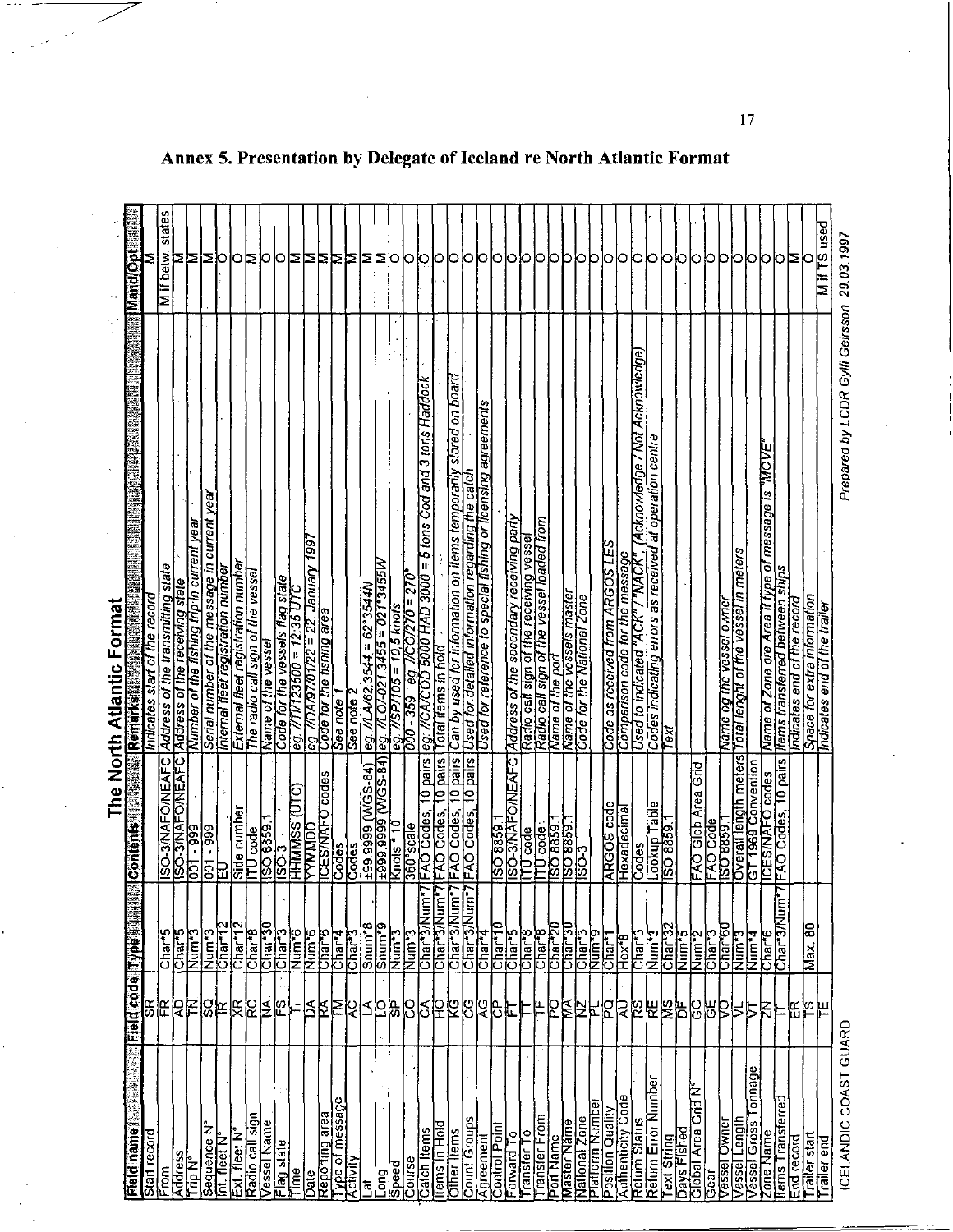Icelandic Coast Guard

| í                                               |  |
|-------------------------------------------------|--|
| iya<br>An<br>í<br>ĵ<br>j                        |  |
| ું                                              |  |
| ś,<br>į<br>ţ<br>١<br>Ą                          |  |
| erri<br>3<br>î<br>š<br>Į                        |  |
| <b>Contract</b><br>ę                            |  |
| ĺ<br>Ŧ<br>$\frac{1}{2}$<br>ļ,<br>j              |  |
| i.<br>ť                                         |  |
| a based on                                      |  |
| \$                                              |  |
| í                                               |  |
| is<br>Sitece<br>ļ<br>$\frac{1}{2}$<br>ĺ         |  |
| î.<br>Ś,<br>i                                   |  |
| í                                               |  |
| i.                                              |  |
| Į<br>I<br>ą                                     |  |
| $\sim$<br>$\frac{1}{2}$<br>i<br>j<br>á          |  |
|                                                 |  |
| 小さん にんしゅう<br>en 19<br>$\ddot{\phantom{a}}$<br>é |  |
| ð.<br>Ŋ                                         |  |
| ì<br>▎<br>l                                     |  |

 $\frac{1}{2}$ ptember 1997. rasion messa

//SR//AD/ICE//RC/TFLC//FS/ICE//XR/1273//NA/VESTMANNAEY//VL/60//VT/923 //VO/Bergur Huginn ehf. Vestmannaeyjar//TN/5//SQ/79//T1/234307//DA/970904 //RA/Va//TM/INIT//LA/63.1222//LO/-021.2794//SP/107/CO/090//AC/STM //AU/ISLX/MA/Birgir bór Sverrisson//ER/

Catch Report S<sup>th</sup>

//SR//AD/ICE/RC/TFLC//TN/5//SQ/80//TI/150559//DA/970905//RA/Va//TM/CATC //LA/??.????//LO/-???.????//SP/032//CO/270//AC/FIS//CA/DSR 4000//ER

8<sup>th</sup> September 1997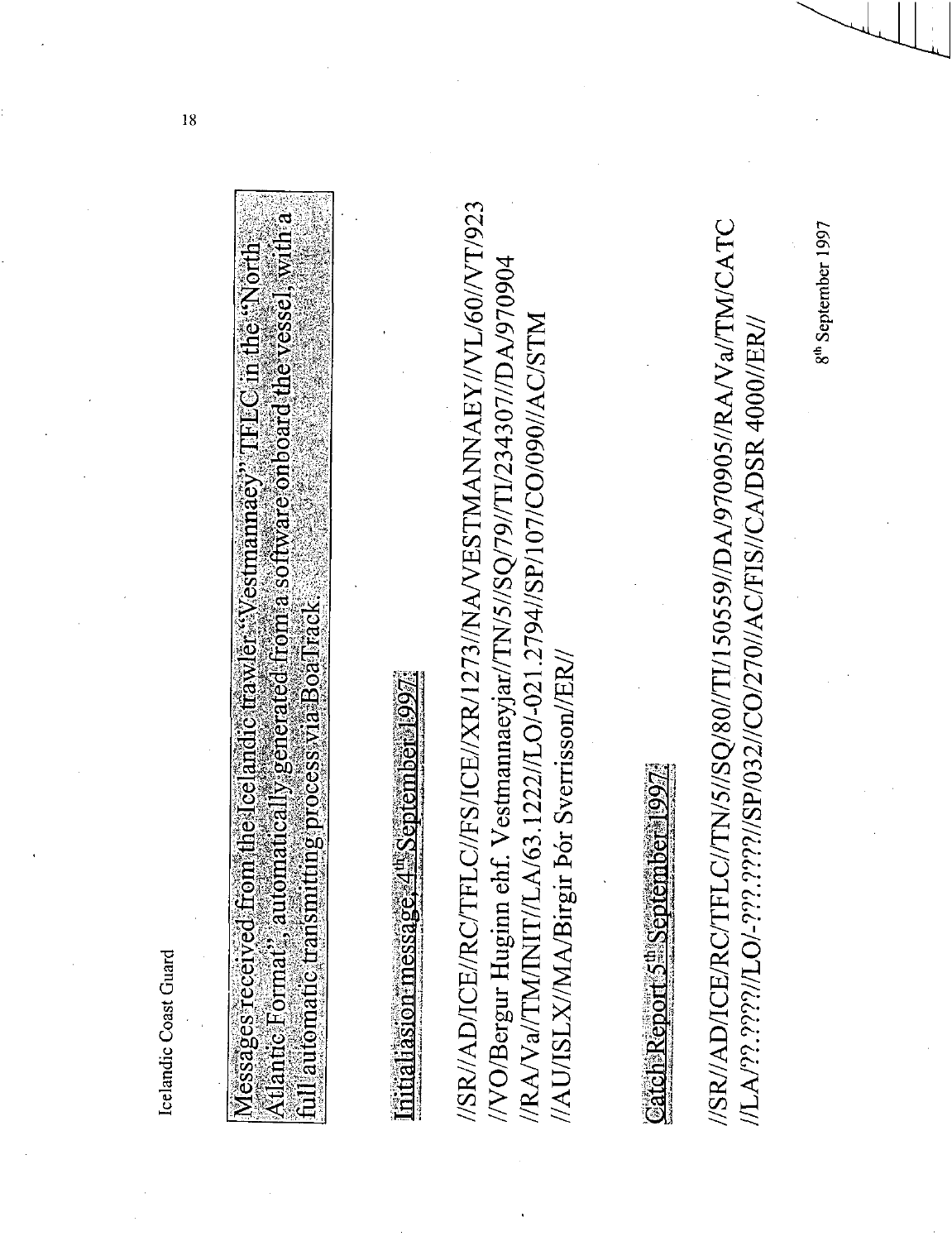Press "F2" to Send.  $50$ ICE 图 Course: Length: Speed: Flag: EShinga 05/09/1997 150559 Position: *Renaminational M* oays Fished: Agreement: Nat. Zone: Activity: Call sign: tes = **1923** 不定的  $\frac{1}{2}$ REGISTRATION OF CATCH\*\*\* Item<sub>10</sub>: Item 6: Item 8: Item 2: Item 4: Date: GRT: Ş **Inceland grounds** 4.000 2006 3 Seare Area: **Birgin por Svemisson** Vpe of Message is: CATCH **Berguin Hugino Sh** Westmannaey Optional text string: **DSR** 潮海军器 i<br>O من<br>الأساسي<br>مقاطع 1273 **Lelandia** Master: Vessel: Owner: Item 1: Item 5: Item 9: Item 3: Item<sub>7</sub>:  $***$ **Reg:** kir:<br>K

Input Window for Electronic Catch Reports

celandic Coast Guard